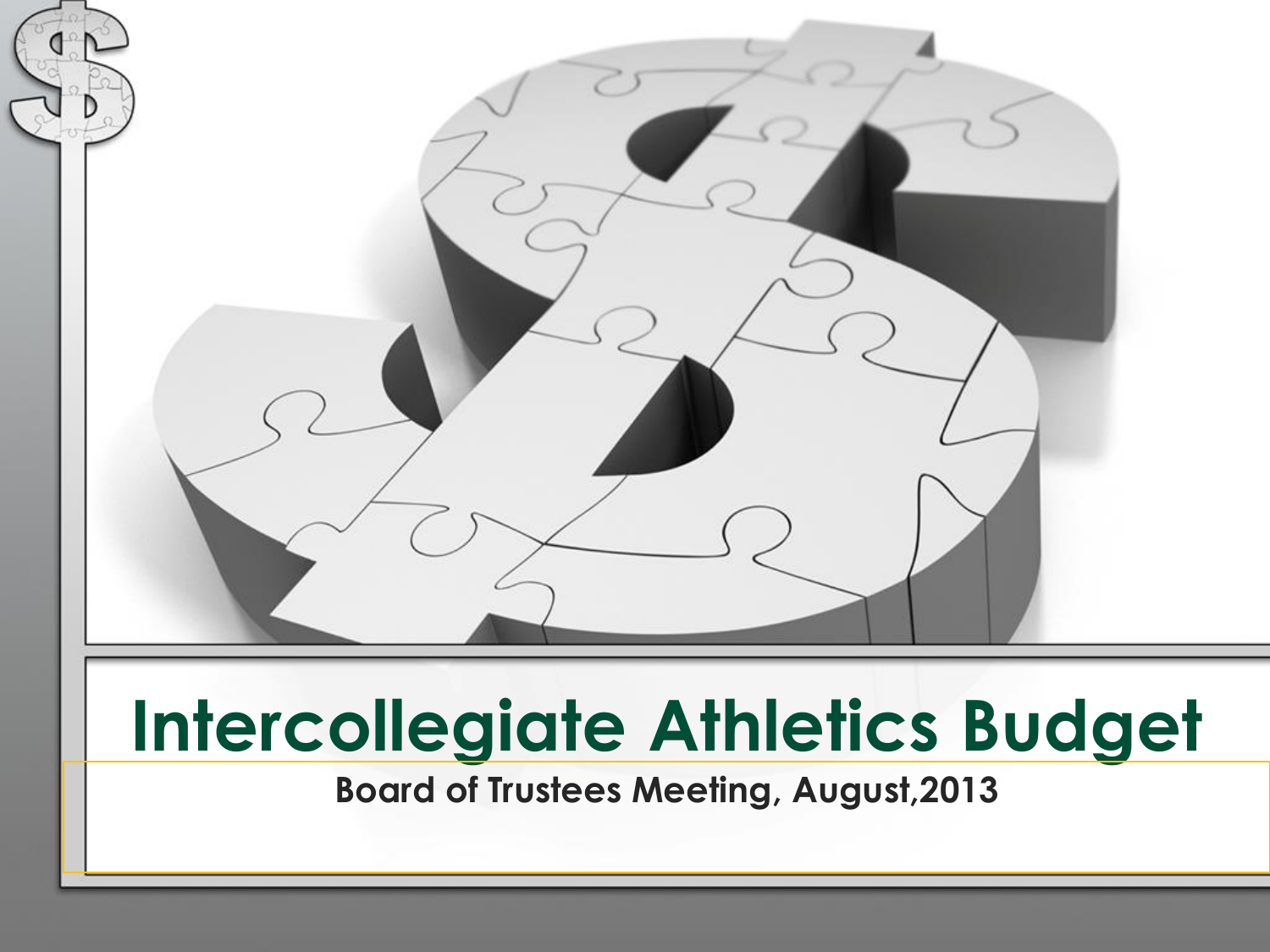## **In This Presentation**

Budget Philosophy

2013-14 Budget Overview

Institutional Support in Other Athletic Programs/Industry Standards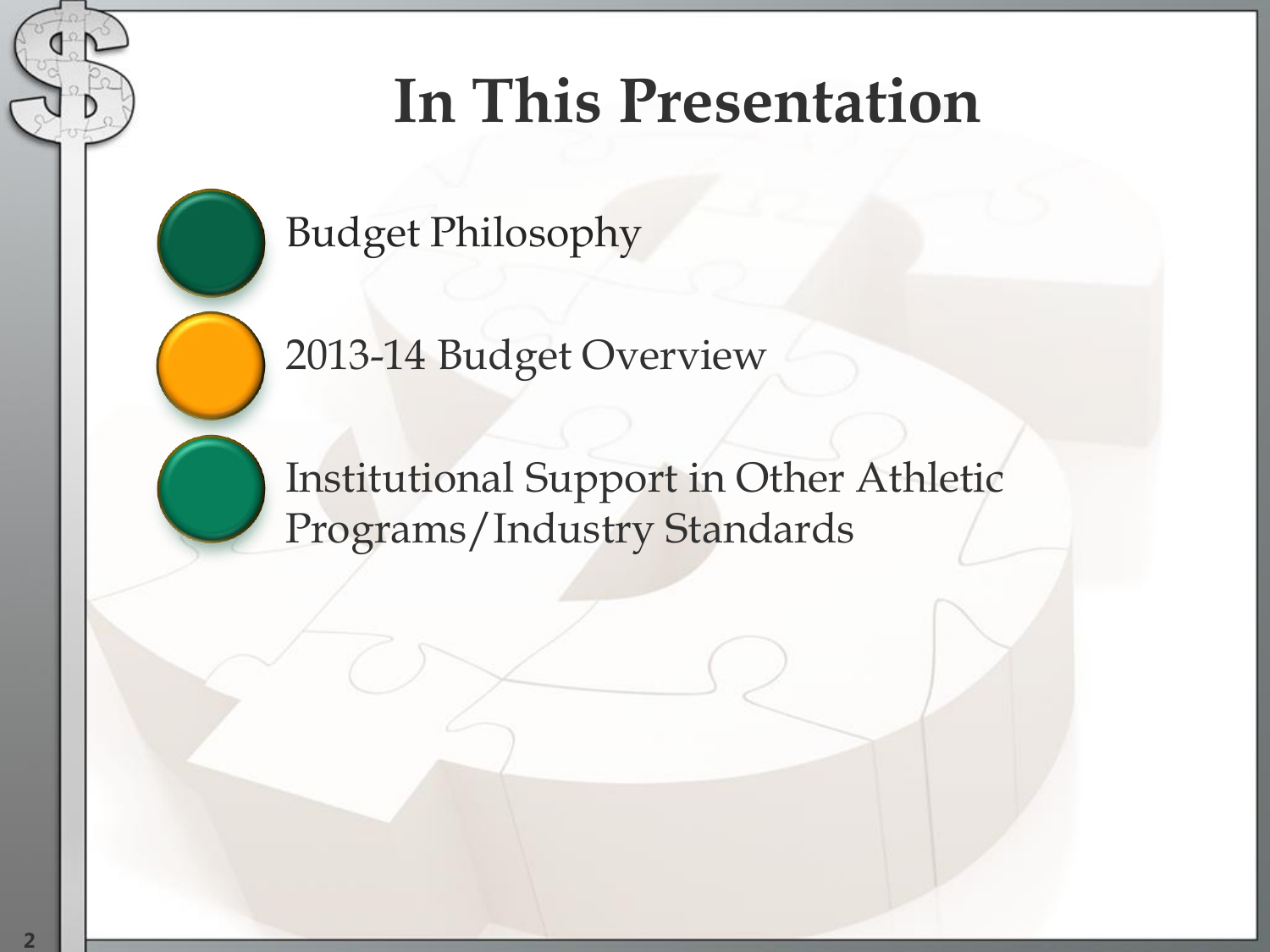# **Budget Philosophy**

- The Department of Intercollegiate Athletics budget philosophy is fairly simple:
- 1) Submit a budget that provides academic and athletic competitiveness for all
- teams,
- 2) Comply with gender equity requirements of Title IX, and to remain financially
- sustainable
- 3) Provide a quality experience to our students, fans, and alumni when they attend our events
- 4) Work with other University entities for shared governance
- 5) Provide and maintain facilities that are competitive for recruitment and retention. • 6) Increase revenue efforts through annual giving, contributions and ticket sales
- Thus it is our responsibility to run our operation in an efficient manner with fiscal integrity. We approached the budget process with the intent to increase our revenue potentials, to minimize operating expenses, and to keep discretionary spending at an appropriate level.

**Student Athlete** Academic Success

Balanced Budget

Fiscal Integrity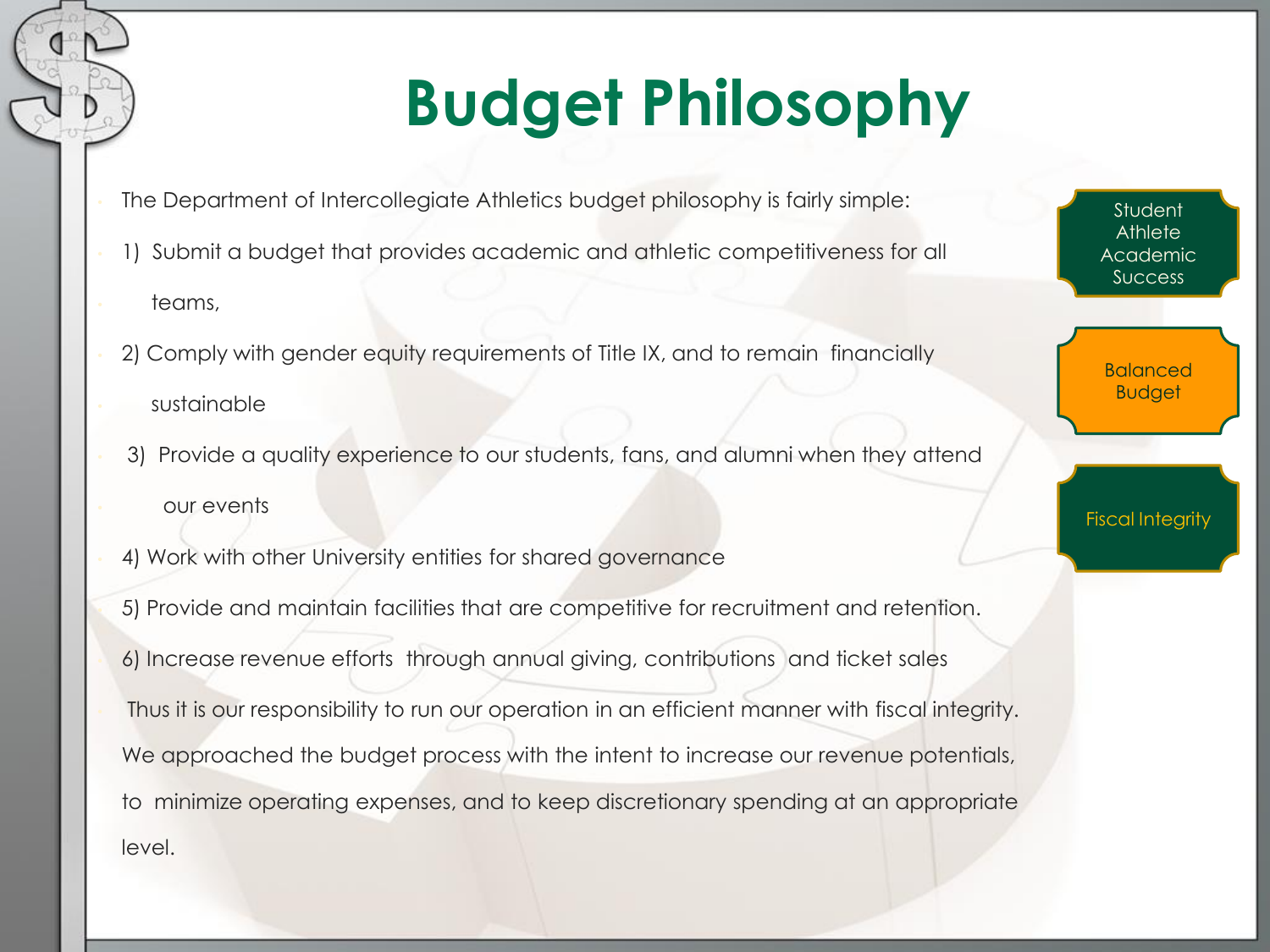#### **FLORIDA A&M INTERCOLLEGIATE ATHLETICS 2013-14 AUXILIARY OPERATING BUDGET REQUEST**

#### **REVENUE**

| Athletic Fees                  | 3,969,050 |
|--------------------------------|-----------|
| <b>Game Gurantees</b>          | 1,323,000 |
| Florida Consortium             | 775,625   |
| Gate Receipts (Gameday)        | 500,310   |
| Season Tickets                 | 348,550   |
| <b>NCAA/MEAC Distributions</b> | 391,528   |
| Advertising/Sponsorships       | 328,598   |
| <b>University Support</b>      | 300,000   |
| MEAC/SWAC                      | 250,000   |
| Miscelleneous Income           | 178,500   |
| <b>Foundation Support</b>      | 700,000   |
| <b>DSO Support</b>             |           |
| <b>Collegiate Licensing</b>    | 110,000   |
| TOTAL REVENUE                  | 9,175,161 |

| <b>EXPENSES</b>           |             |           |
|---------------------------|-------------|-----------|
| Salaries & Benefits       | \$          | 3,869,332 |
| Scholarships              |             | 2,333,564 |
| <b>Operating Expenses</b> |             | 1,547,666 |
| Travel                    |             | 1,137,506 |
| <b>Mandatory Expenses</b> |             | 276,700   |
| <b>TOTAL EXPENSES</b>     | $\varsigma$ | 9,164,768 |
| <b>NET INCOME</b>         |             | 10,393    |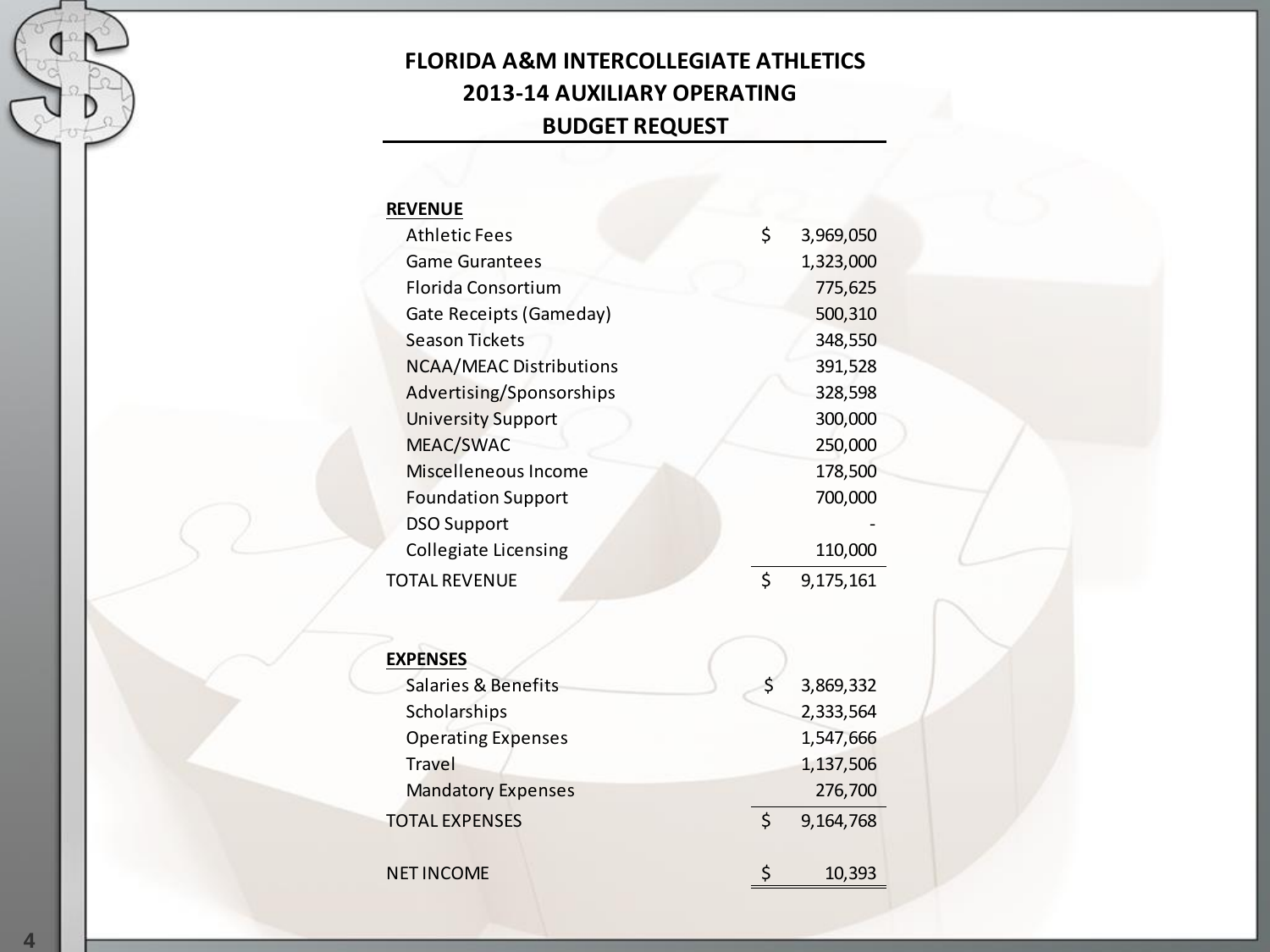# APPENDIX

## Comparisons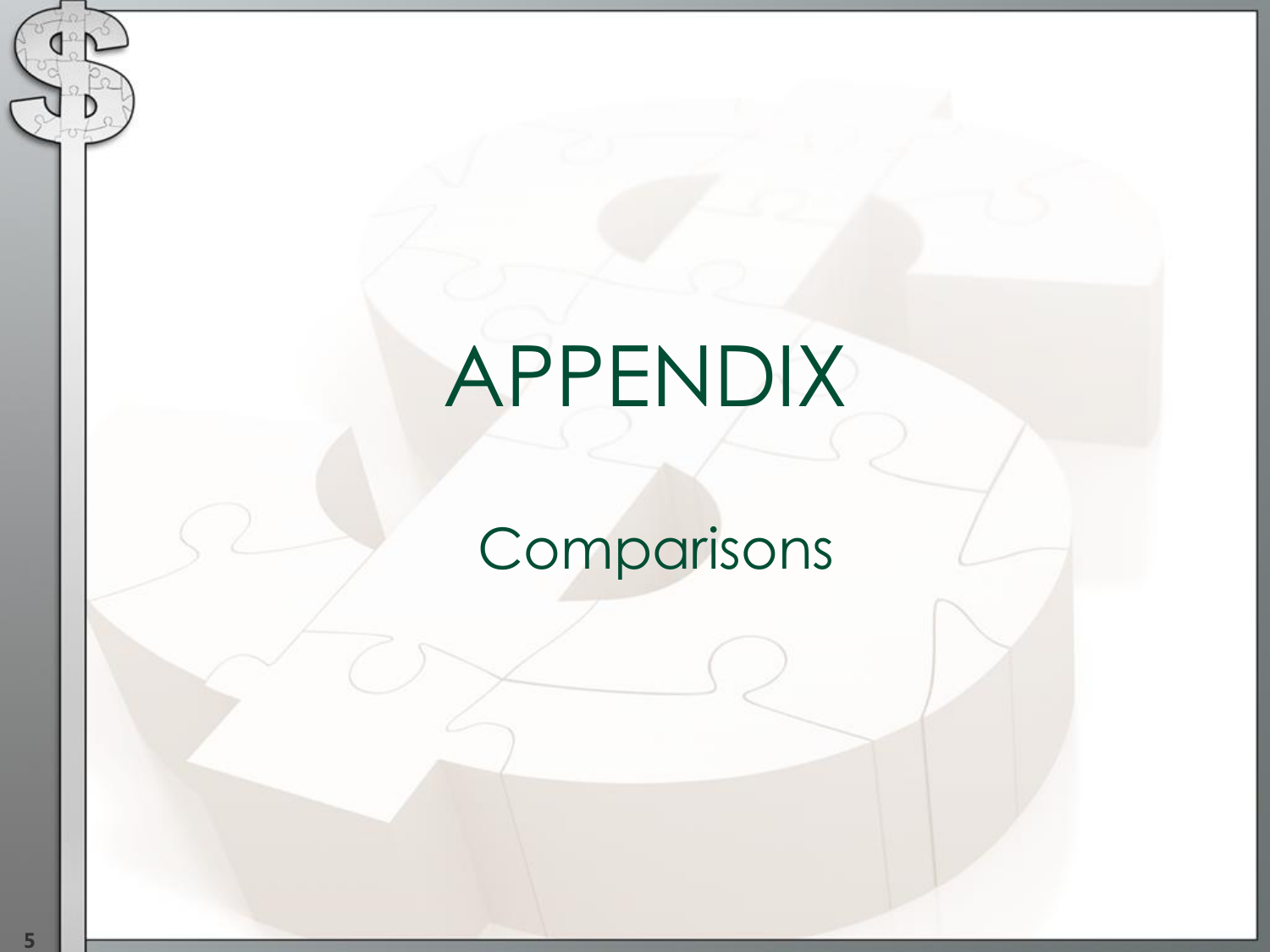#### MEAC Conference Schools Subsidy\*

| <b>School</b>           |    | Revenue    | Subsidy          | <b>Percent Subsidy</b> |
|-------------------------|----|------------|------------------|------------------------|
| Delaware State          | \$ | 13,008,637 | \$<br>11,384,294 | 87.51%                 |
| Morgan State            | \$ | 9,435,932  | \$<br>8,222,689  | 87.14%                 |
| Maryland Eastern Shore  | \$ | 5,706,043  | \$<br>4,935,197  | 86.49%                 |
| Norfolk State           | \$ | 13,206,128 | 11,359,152<br>\$ | 86.01%                 |
| Savannah State          | Ś. | 6,942,324  | \$<br>5,529,724  | 79.65%                 |
| Coppin State            | \$ | 3,332,260  | \$<br>2,649,601  | 79.51%                 |
| North Carolina Central  | Ś. | 8,548,572  | \$<br>6,265,826  | 73.30%                 |
| South Carolina State    | Ś. | 10,272,271 | \$<br>6,947,791  | 67.64%                 |
| <b>*Florida A&amp;M</b> |    | 10,495,584 | Ś<br>6,205,866   | 59.13%                 |

North Carolina A&T (Info Unavailable)

Bethune-Cookman (Private)

Hampton (Private)

Howard (Private)

#### **Southern Conference - FCS**

| Appalachian State | 18.644.606 | \$10,244,355 | 54.95% |
|-------------------|------------|--------------|--------|
| Georgia Southern  | 11,335,102 | \$7.782.533  | 68.66% |

\*FAMU generates more of its operating revenues as compared to other institutions

Average Institutional support (subsidy) for MEAC institutions shown is 78.49% including FAMU Average Institutional support (subsidy) for MEAC institutions shown is 80.91% excluding FAMU

source: 2012 EADA/NCAA Reporting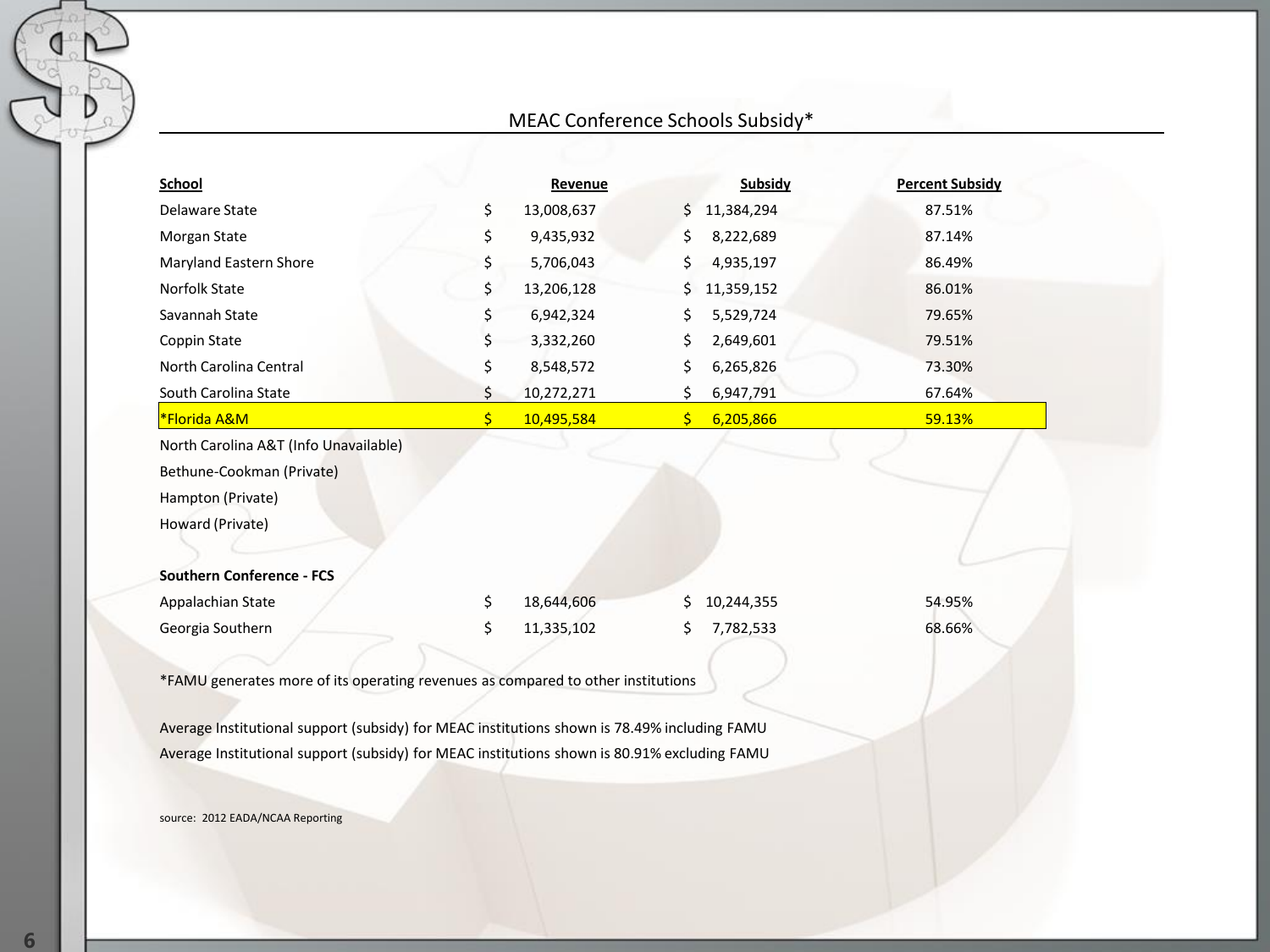### **MEAC UNIVERSITIES**

#### **Athletic Department Allocations\***

| School                 | Subsidy                    | Percent<br>Subsidy | <b>Student Fees</b>        | Subsidy minus<br><b>Student Fees</b> |
|------------------------|----------------------------|--------------------|----------------------------|--------------------------------------|
| Delaware State         | \$11,384,294               | 87.51%             | \$                         | $\frac{1}{2}$<br>11,384,294          |
| Morgan State           | $\mathbb S$<br>8,222,689   | 87.14%             | \$<br>8,173,450            | \$<br>49,239                         |
| Maryland Eastern Shore | 4,935,197<br>$\mathbb{S}$  | 86.49%             | $\mathbb{S}$<br>1,837,404  | $\frac{4}{3}$<br>3,097,793           |
| Norfolk State          | \$11,359,152               | 86.01%             | \$10,023,282               | \$<br>1,335,870                      |
| Savannah State         | $\$\$<br>5,529,724         | 79.65%             | $\$\$<br>2,615,261         | $\$\,$<br>2,914,463                  |
| Coppin State           | 2,649,601<br>\$            | 79.51%             | \$<br>2,344,326            | $\,$<br>305,275                      |
| North Carolina Central | 6,265,826<br>$\mathbb{S}$  | 73.30%             | $\$\$<br>4,113,803         | \$<br>2,152,023                      |
| South Carolina State   | 6,947,791<br>$\mathbb{S}$  | 67.64%             | \$                         | \$<br>6,947,791                      |
| Florida A&M            | 6,205,866<br>$\mathbf{\$}$ | 59.13%             | 5,295,382<br>$\frac{1}{2}$ | $\frac{1}{2}$<br>910,484             |
|                        |                            |                    |                            |                                      |
| Georgia Southern       | \$<br>7,782,533            | 68.66%             | 5,775,971<br>\$            | \$<br>2,006,562                      |
| Appalachian State      | \$10,244,355               | 54.95%             | $\$\$<br>9,651,782         | $\frac{4}{3}$<br>592,573             |

\* source: 2012 EADA/NCAA reporting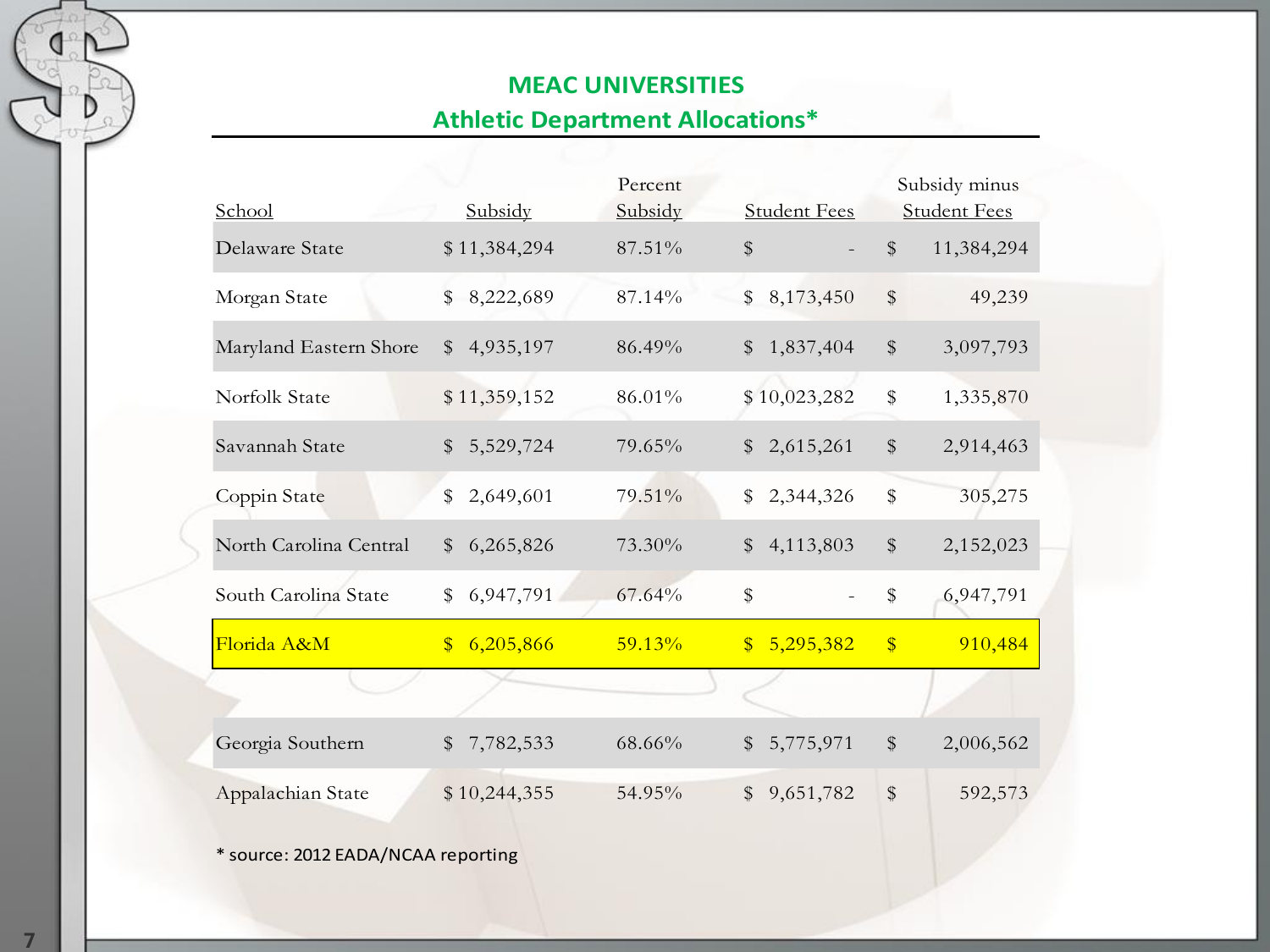### **STATE OF FLORIDA UNIVERSITIES**

**Athletic Department Allocations\***

| <b>School</b>               | Subsidy                    | <b>Percent Subsidy</b> | <b>Student Fees</b>       |                         | Subsidy minus<br><b>Student Fees</b> |
|-----------------------------|----------------------------|------------------------|---------------------------|-------------------------|--------------------------------------|
| Florida International       | \$21,011,935               | 83.38%                 | \$18,648,161              | $\$\$                   | 2,363,774                            |
| North Florida               | \$<br>6,806,352            | 75.90%                 | \$6,029,261               | $\$\$                   | 777,091                              |
| Florida Gulf Coast          | 8,144,894<br>$\mathbb{S}$  | 74.31%                 | 5,160,455<br>$\mathbb{S}$ | $\$\$                   | 2,984,439                            |
| Florida Atlantic            | \$13,936,229               | $60.00\%$              | \$11,121,886              | $\mathbb S$             | 2,814,343                            |
| Florida A&M                 | 6,205,866<br>$\mathbf{\$}$ | 59.13%                 | \$5,295,382               | $\sqrt[6]{\frac{1}{2}}$ | 910,484                              |
| Central Florida             | \$22,412,407               | 54.97%                 | \$19,638,714              | \$                      | 2,773,693                            |
| University of South Florida | \$16,688,650               | 38.30%                 | \$15,645,668              | $\$\$                   | 1,042,982                            |
| Florida State               | 7,778,861<br>\$            | 7.78%                  | \$<br>7,778,861           | $\$\$                   |                                      |
| University of Florida       | \$<br>4,356,457            | $3.61\%$               | 2,420,030<br>$\mathbb{S}$ | $\$\$                   | 1,936,427                            |

\* source: 2012 EADA/NCAA reporting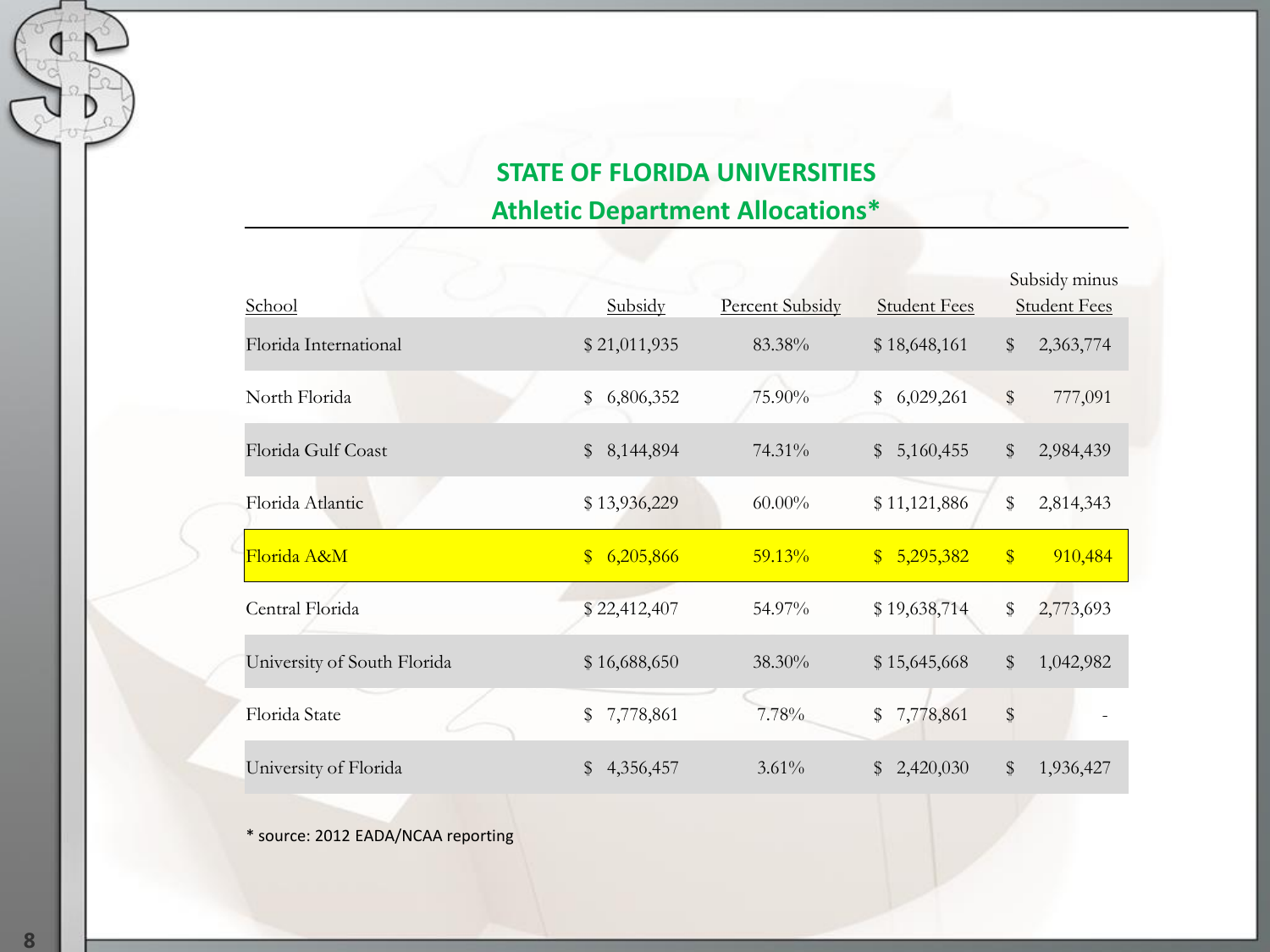## **SWAC CONFERENCE**

### **Athletic Department Allocations\***

|                          |             |                        |                     | Subsidy minus              |
|--------------------------|-------------|------------------------|---------------------|----------------------------|
| School                   | Subsidy     | <b>Percent Subsidy</b> | <b>Student Fees</b> | <b>Student Fees</b>        |
| Texas Southern           | \$8,833,289 | 82.87%                 | \$4,133,272         | 4,700,017<br>\$            |
| Alabama State            | \$9,357,157 | 79.85%                 | \$                  | $\mathbb S$<br>9,357,157   |
| Prairie View A&M         | \$7,392,141 | 78.55%                 | \$2,041,089         | $\frac{1}{2}$<br>5,351,052 |
| Arkansas - Pine Bluff    | \$5,330,370 | 72.83%                 | \$1,175,220         | \$<br>4,155,150            |
| Alcorn State             | \$4,160,650 | 69.39%                 | \$1,666,887         | $\mathbb{S}$<br>2,493,763  |
| Alabama A&M              | \$3,742,114 | 67.84%                 | 306,680<br>\$       | $\mathbb S$<br>3,435,434   |
| Jackson State            | \$3,806,649 | 64.72%                 | \$2,585,100         | 1,221,549<br>$\$\$         |
| Southern                 | \$4,577,853 | 59.96%                 | \$2,422,168         | 2,155,685<br>\$            |
| Florida A&M              | \$6,205,866 | 59.13%                 | \$5,295,382         | $\frac{1}{2}$<br>910,484   |
| Mississippi Valley State | \$2,704,384 | 58.24%                 | \$<br>831,026       | 1,873,358<br>\$            |
| <b>Grambling State</b>   | \$1,969,671 | 38.86%                 | \$                  | \$<br>1,969,671            |

\* source: 2012 EADA/NCAA reporting

**9**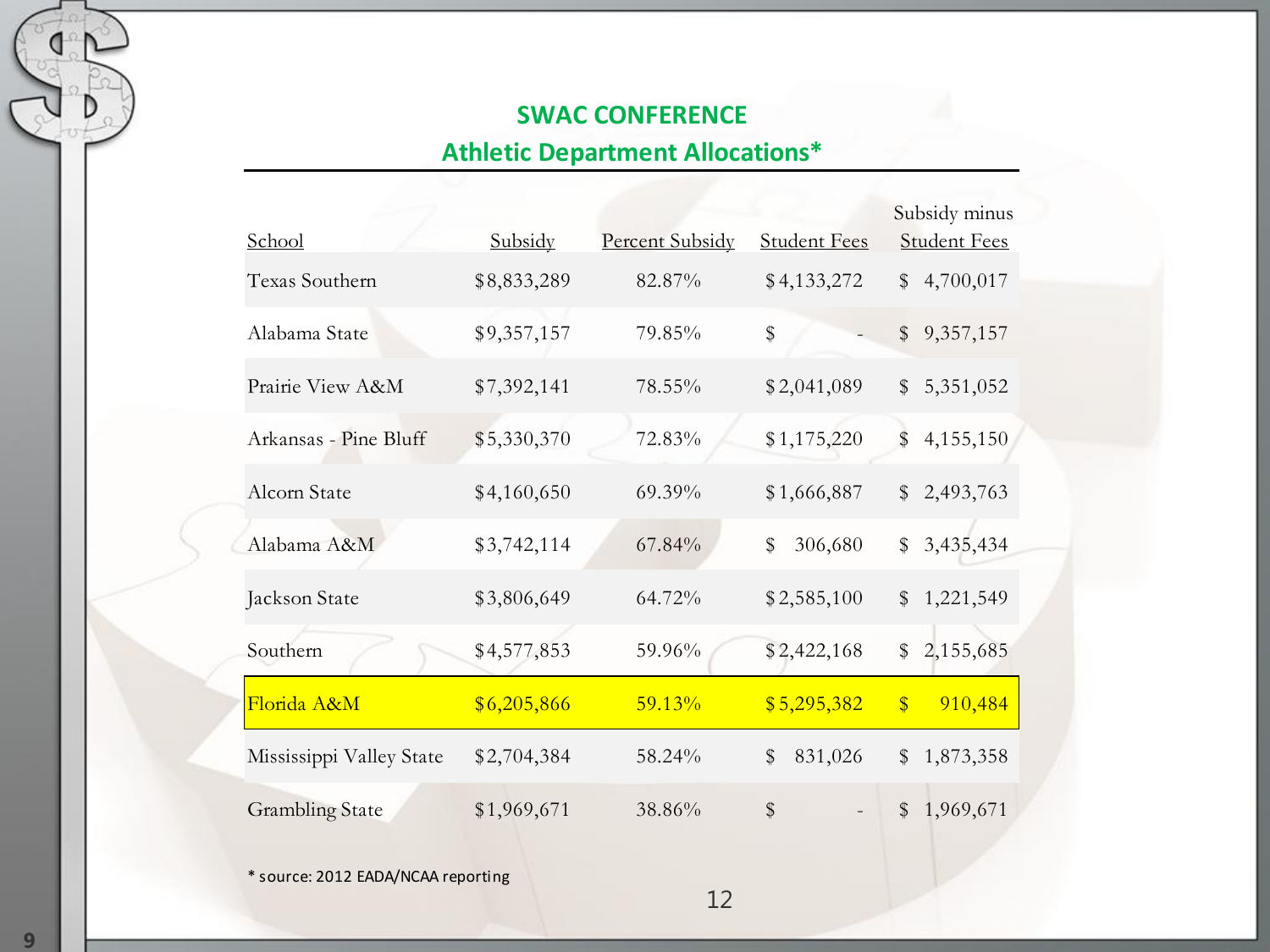#### **SOUTHERN CONFERENCE**

### **Athletic Department Allocations\***

|                                          |                                      |                        |                           | Subsidy minus                             |
|------------------------------------------|--------------------------------------|------------------------|---------------------------|-------------------------------------------|
| School                                   | Subsidy                              | <b>Percent Subsidy</b> | <b>Student Fees</b>       | <b>Student Fees</b>                       |
| North Carolina - Greensboro              | \$11,439,728                         | 82.78%                 | 8,086,207<br>\$           | \$3,353,521                               |
| East Tennessee State (new member)        | \$10,130,539                         | 80.76%                 | \$3,719,905               | \$6,410,634                               |
| College of Charleston (Colonial)         | \$11,561,484                         | 76.07%                 | \$10,656,434              | \$<br>905,050                             |
| Western Carolina                         | 8,296,978<br>\$                      | 74.83%                 | 5,075,410<br>$\mathbb{S}$ | \$<br>3,221,568                           |
| Tennessee - Chattanooga                  | \$11,180,421                         | 73.99%                 | \$4,127,743               | 7,052,678<br>\$                           |
| The Citadel                              | 8,922,444<br>\$                      | 69.47%                 | 5,100,245<br>\$           | \$3,822,199                               |
| Georgia Southern (Sunbelt)               | \$<br>7,782,533                      | 68.66%                 | \$5,775,971               | \$<br>2,006,562                           |
| Florida A&M                              | 6,205,866<br>$\sqrt[6]{\frac{1}{2}}$ | 59.13%                 | 5,295,382<br>$\mathbb{S}$ | $\textcircled{\scriptsize{*}}$<br>910,484 |
| Appalachain State (Sunbelt)              | \$10,244,355                         | 54.95%                 | 9,651,782<br>\$           | \$<br>592,573                             |
| Virginia Military Institute (new member) | 4,219,009<br>\$                      | 38.86%                 | \$<br>2,956,564           | \$<br>1,262,445                           |

\* source: 2012 EADA/NCAA reporting

13